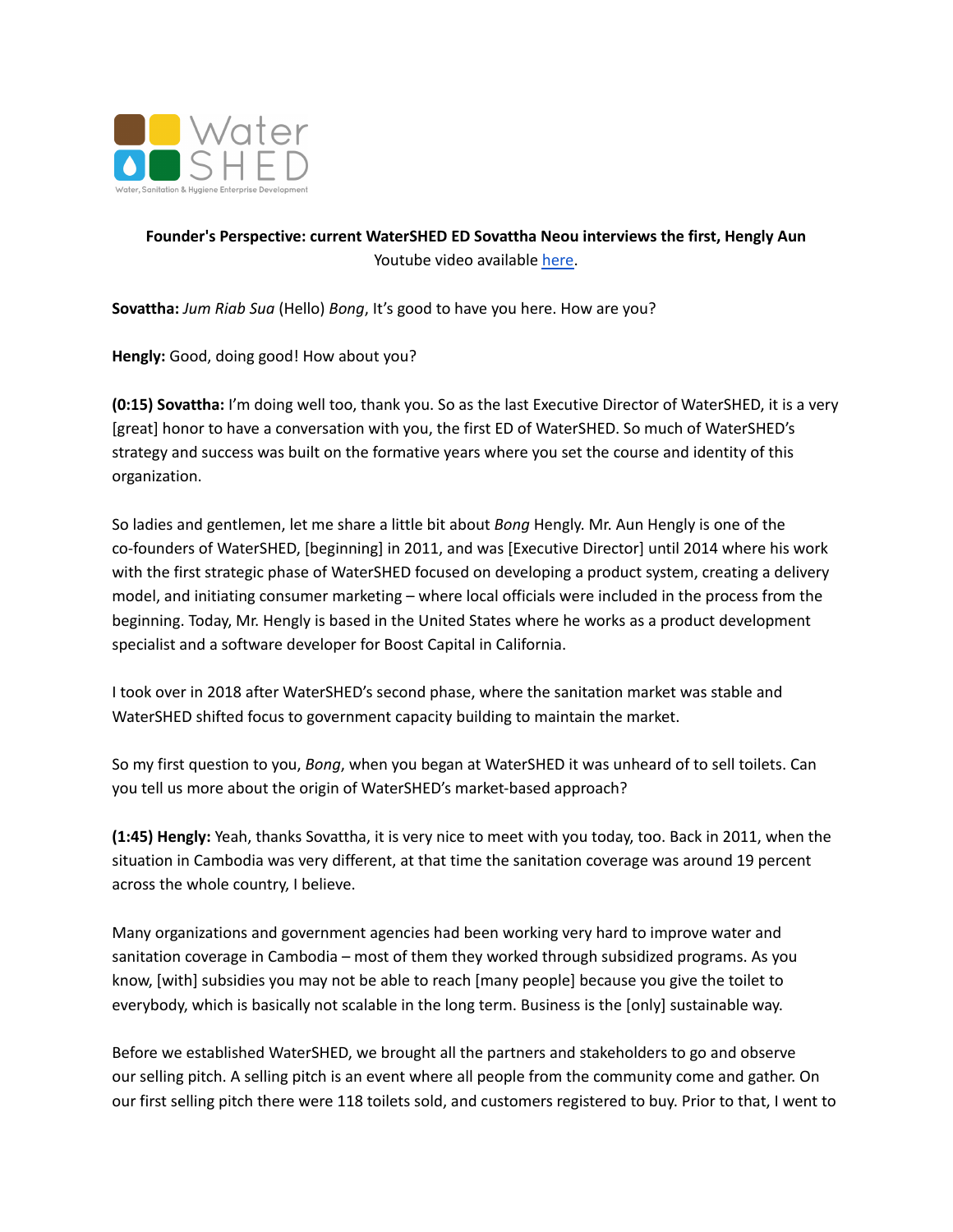talk with the supplier. He said, "it's no problem", if there's a demand, he will make the supply. But then we bring [a request for] 118 toilets that were registered to buy and he was shocked. He said, "Gosh! I thought maybe it would only be a few, but it's 118 [that were sold]!"

So everybody was shocked and surprised and very, very happy. But we had to face another challenge, how were we going to scale from that village to other villages across the country? So we needed to think strategically *how*. And we found out that in Cambodia, specifically, structurally – at the structural level, provincial level, district level, community level, and village level – [there are] staff at all levels that implement the government national policy or guidelines. And one these [mandates they have] is to improve sanitation. So, through that structure then, we find out 'okay' [our programs can be sustainable] by working with the local authority and local sales agent, and local supplier – that's sustainable. And [to make it] scalable – we integrate the commune councilor responsible for water and sanitation. And so we applied our four main prong approach: working with the sales agent, supplier, local government and conduct sales events with them.

**(4:38) Sovattha**: Thanks *Bong*, it really was a unique and effective strategy that pushed what people thought was possible. So my next question is: what were the effects of this program for small businesses and for WaterSHED staff who had to be the advocates and practitioners of this radical approach for that time?

**Hengly:** Okay, WaterSHED is a local organization, and it's very, very important to be a local organization. I wanted to share the work with existing suppliers – we don't have to build a new business in the community, [but] of course if anybody had wanted to invest in their community we [helped train them] in sales and marketing as well.

I personally achieved my dream by seeing those businesses so successful. Many were small and had very little money when they started. Now they are big and they grow – and somehow they are at a hundred thousand dollars [of income], and their property is so big [that] they [are able to make] millions of dollars.

It's also important to me to help our staff too. Most of the staff at the time I believe were on average below 21 years old. I think when we calculated the [staff's ages] at that time, most of them are fresh graduates or they did not go to the university yet, or they couldn't afford [university]. But now, many of them [created] successful businesses, and I am still in touch with them. Some of them become very wealthy and in real estate, and they continue to apply our strategy - they adopt what WaterSHED had applied. And I can say too, that many other businesses adopt [WaterSHED's strategy too].

**(6:28) Sovattha:** Thank you. By the way, there's one thing I would like to ask you, it's about the per diems. We all know that [paying for] per diems is a common practice where an NGO will pay a government official to support [their] work or join their program. One thing that WaterSHED is very well known for in the community, and also within the government, is that we don't pay for [per diems for our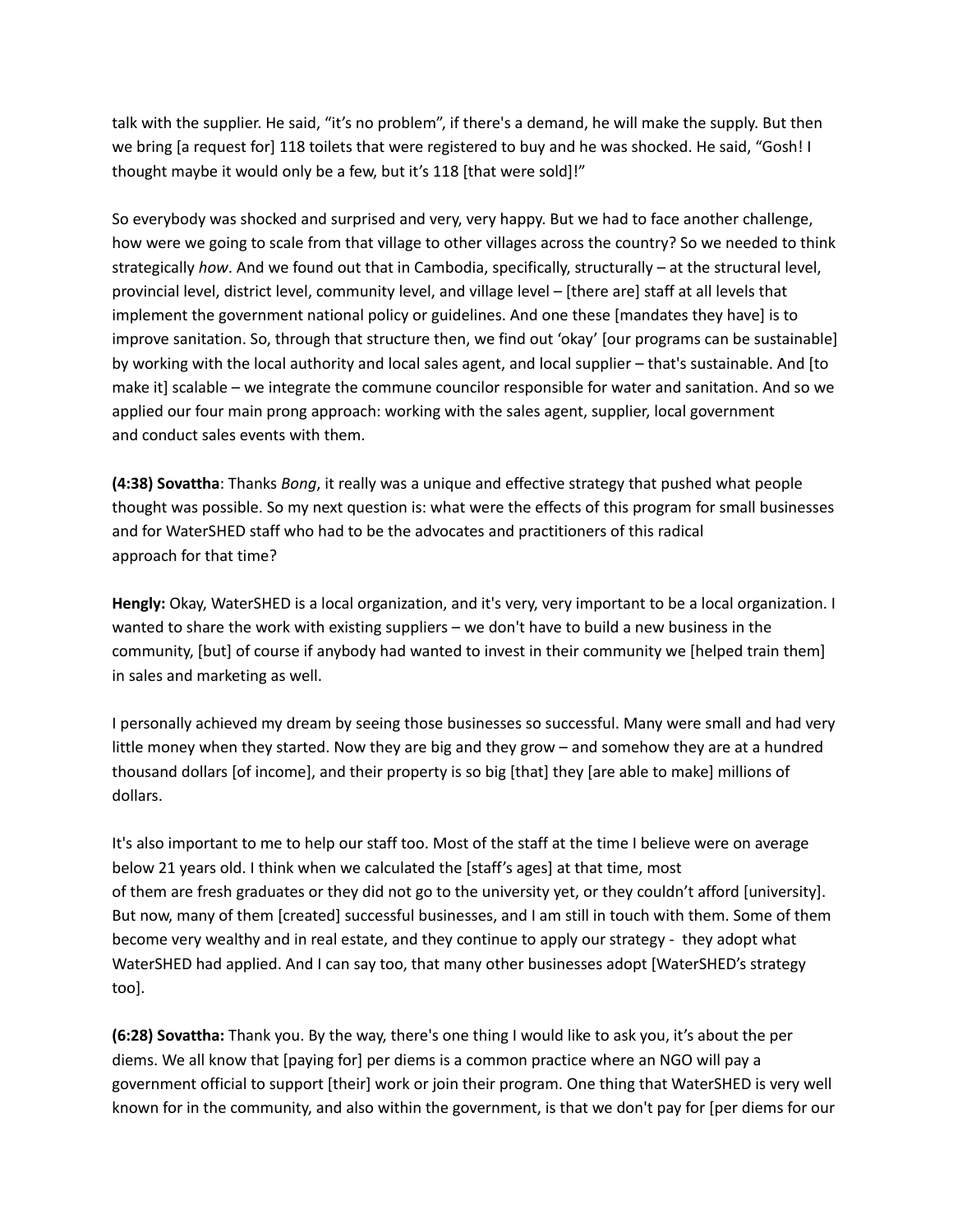government counterparts]. And even now, when we have a new staff [member], they feel somehow [so] uncomfortable not giving the per diem, that sometimes they even want to give their own money from their own pocket. But when you started you were the first to say 'no' to per diems. How did this philosophy develop, and how did you make it work?

**Hengly:** Yeah, thanks, it reminds me so much of the tough part of my life! At that time, you know, it's not easy to involve the commune levels in a program without paying their per diem because they [were] used to it, with many other organizations who work at the commune-level giving them money to come [and participate in programs]. [So basically] the NGO is paying the government to do their job – and that doesn't sound right to me, and our donors, and management team.

We were fighting those norms, and it's not easy. Many people didn't like me at that time, there were a lot of bad words I heard, [and people saying things like]: 'You are Cambodian, why do you care so much about the money that donors already give?' But it's not about that [for WaterSHED]. We had to explain to [government] that it's about thinking sustainably, and more importantly [a per diem] is a lot of money to pay them, too. And the question is, why don't they just do their job [without per diems from NGOs]? Maybe it's influence from outside factors: from the other organization that they pay them, or maybe the [existing] per diem they got from the government is not enough. [If that's the case] We have to ask how to make the local people work to do their job, [and] if they don't have enough, [what do they need] to do their job?

That's why we introduced the sales agent strategy as part of the four prong approach – we were looking at the gap. If you have a job and you are responsible for improving water and sanitation in your community, [and] if you work with the supplier, you will get [financial] incentive [from making commission on toilets], plus the toilet [becomes] much cheaper than the market [price] at that time because we introduced bulk buying. Like, normally they sell only 1 toilet a month, but with this program they can sell up to 150 sets of toilets per month. And buying a toilet is not just about the toilet, it's about many other materials needed to build a toilet as well.

So [the] local authority becomes the sales agent, and they can get incentive [from toilet sales], plus they still have the basic salary [from the government] to cover their expenses, and they get credit [for] improving water and sanitation in their community.

So that's why we see this opportunity, it's a sustainable way – without WaterSHED, they are still able to do it and continue to work with the local supplier as well.

**(10:19) Sovattha:** You know, I would also like to share with you that your philosophy has continued until now. There was a time during my time at WaterSHED, [when] we asked the provincial team – because the [government] used to complain [to them] for not giving the per diem for refreshment so we asked last year, I guess – if they would make a decision, will they give the per diem and refreshment to the government [for their] meeting right now. And you know what was their response? Their response was 'No!' and I asked, ' why did you say no, because [you] and some of your team have been asking to pay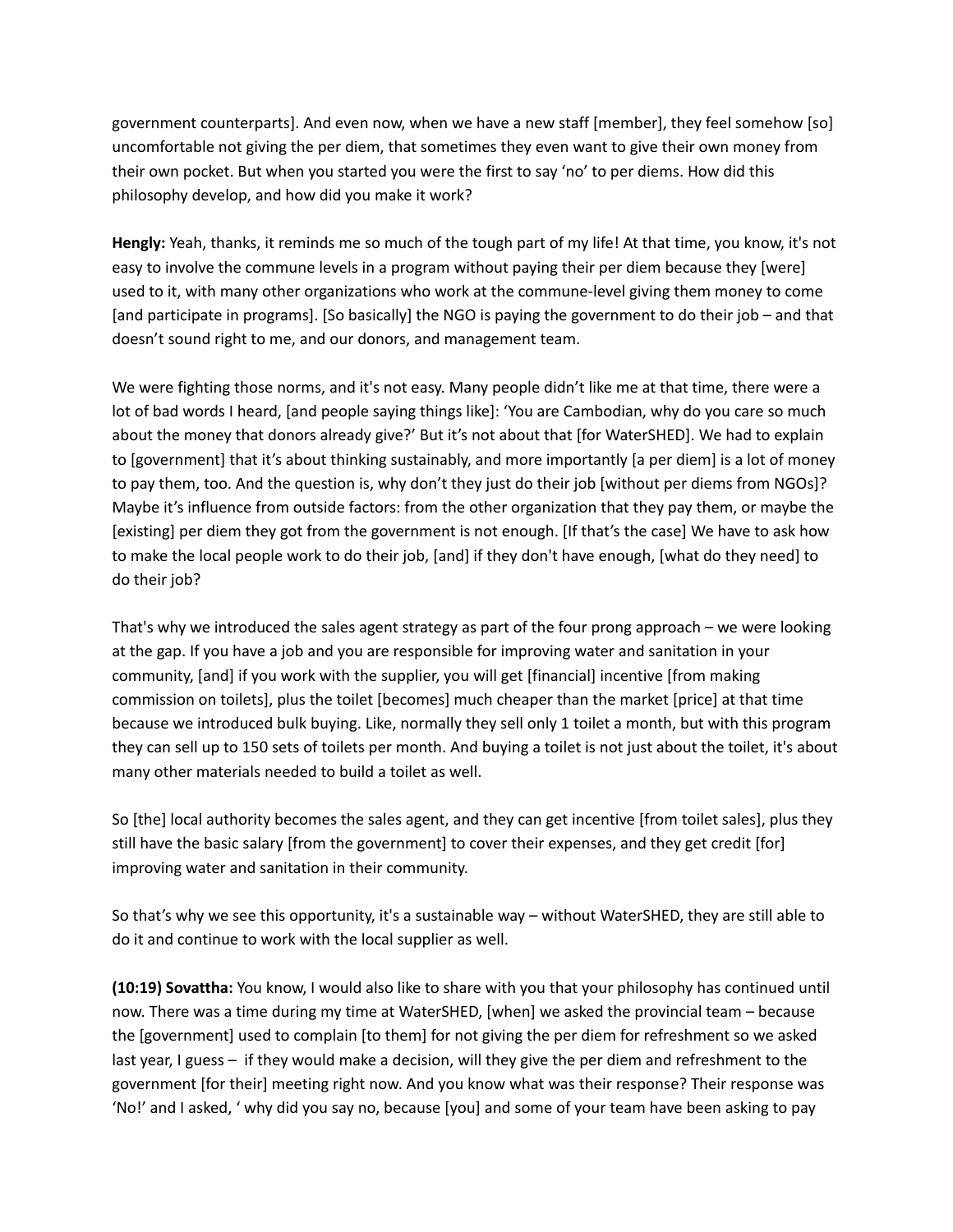your own money because you feel it's very difficult to deal with the government!' And then the team said, 'we've been working very hard for years to build this momentum [and] to build this philosophy. Now it works, the government already pulled their own resources for their own per diem [and] for their own refreshment. And some NGO in the same province started following WaterSHED's [example].' So [our staff], they feel that it's really a legacy they left behind, and for them, [they] value that they're doing this work with the government without using money.

So, I really would like to thank you for building this foundation with this philosophy. Thank you. So my next question, WaterSHED was also unique in the way that they do not create branded training or programs. Can you explain your thinking on this?

**Hengly:** Yeah sure. At that time, many big organizations working in the sanitation marketing sector were pushing that NGOs should create branding to gain trust, [and] to gain 'so on so on'. I [say] 'no', because I don't see any value added by creating a brand, besides [growing our] ego. When I say ego, [I mean] who will get credit? When the aid organization builds [a] brand and many people buy, what's the point? The point is to get more funding [and money from donors]. Basically, people want to have brands and people want to be a trusted NGO for selling, but again I say 'no', I don't see any value in an NGO promoting that. But if the local business [is promoting their sales and brand] then I say, 'yes go ahead', it's your effort, your energy you put in.

Again, we want to make sure that local business and local authority feel ownership of whatever they do.

**(13:15) Sovattha**: Thanks a lot, and my next question is about you as the founder of a Cambodian organization. Can you share more about your perspective of including local staff?

**Hengly:** Yeah, at the time, Geoff Revell is the co-founder of WaterSHED, along with Lyn McLennan and Danielle Peddy. They give me space and opportunity to try what is the best for the program and for the people of rural Cambodia – not for WaterSHED.

One thing I want to point out is that Lyn, Geoff, all of them, you know, all of them used to be my bosses, and later on they became my employees. I want expatriate staff, especially in Cambodia or [people from] developed countries working in developing countries, to learn from the example of Lyn, Geoff and Danielle. Like how they did it at the beginning where they used to be my boss. They supported me, trained me, helped me, guided me, and shared knowledge with me about their perspectives. Of course, ultimately, I'm the one that decides for the organization, and I can tell you so far, I don't see any organization [who does] that. More importantly, I was the one that evaluated their performance, and I decided how much they get for their salary, whether they increase [their salary] or are fired. I think that I'm very fortunate to know them and to work with them.

People always ask why I go to the field most of the time. [They ask] 'Why you go to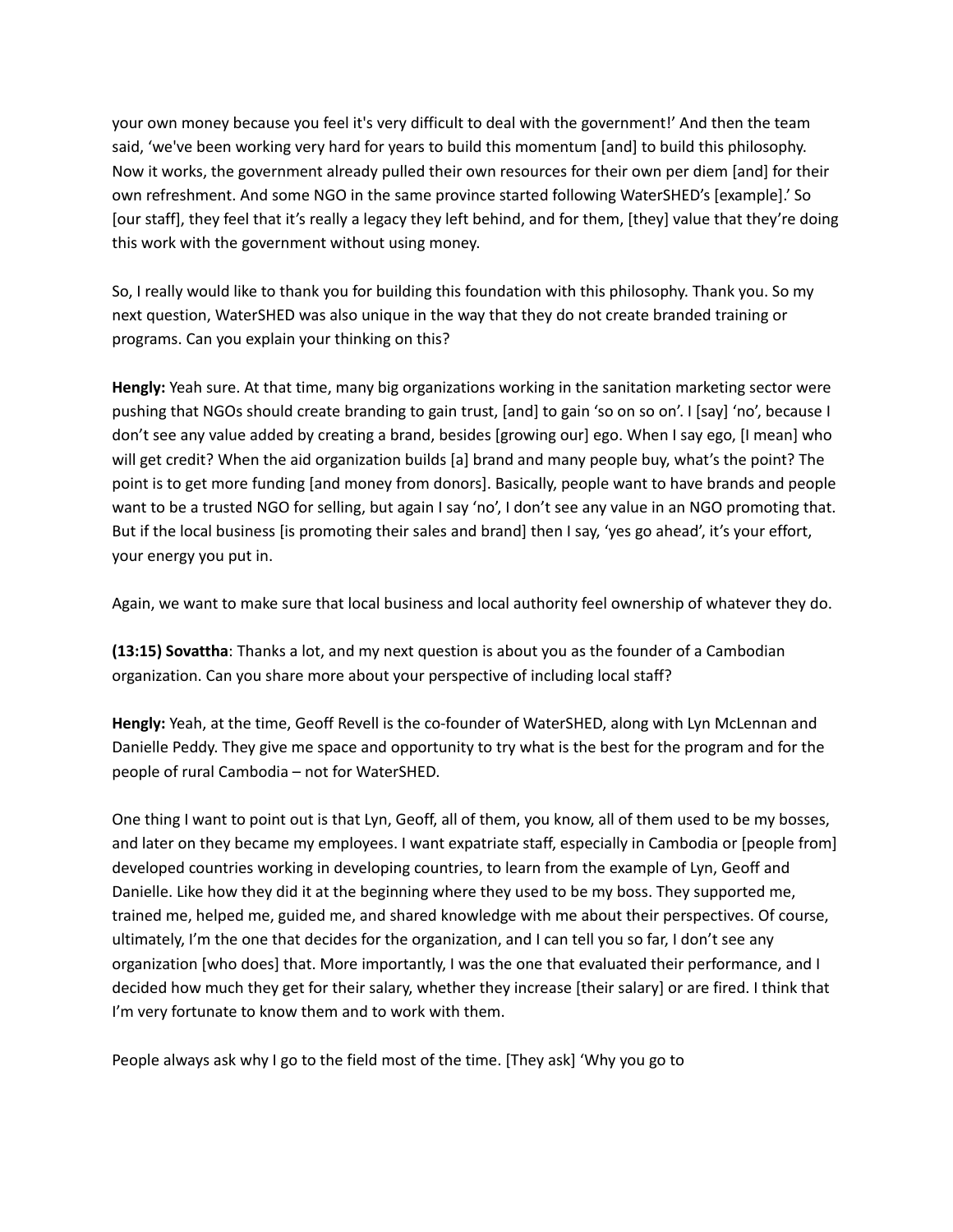field a lot, you are the CEO, you should stay in the office!' I can tell you that my skin still has a burning from the sun in Cambodia. And after I live in the US for a while, I still have that burn. I think I am grateful that it's the mark of one of the good times in my life to work for this program in sanitation marketing.

As a Cambodian leading this organization, I wanted to lead by a good example at that time. I consistently met the supplier, consumer, and the government on the ground [to] really build connections and understand what else we can do to improve our program and ensure sustainable and scalable [development].

That's the role for expatriates from my point of view. To support local staff is to guide and support – to explore new ideas – because the local people they have, *we* have, *we have*, our own ideas of how things work. If [we] really put [our] mind in to make sure, to want things to work, we have our own ideas. So the expatriate can share their knowledge from the other part of the world, and combined together, I believe, hopefully, it becomes a great idea, between local and expatriate people because they have one goal. For example, we have different ideas, but so far since we have one goal, we accomplish things.

I see expatriates that work from the US, Canada, and other countries too, they are CEOs for life. They just just followed the same system. Is that really sustainable development? This question I ask for any expatriate, and to local people too, but I just want everybody to think every day that you do [your work], every time that you [employ] an expatriate, what's the purpose in the organization?

Another question I want to put out there is, where does the money go if the expatriate's been working there for decades – not just a few years, but decades? And I believe the salary of the expatriate is maybe five or ten times compared to the management of Cambodians. So most of the money will go to the expatriate. And so, where does this money [really] go? Who will lead the change in the development when there's no incentive for the [expatriate] to do their job, or have job security and income?

The question is really what is successful, what is sustainable? Empowering local people, [that's] the answer. I want people to know that the real development is not the success of their organization but it's the [success of the] people in the country.

**(18:08) Sovattha:** Thank you, *Bong*. I learn a lot from this conversation. And you know for me personally, I really learned from your work and the success of our program, due to your strong foundation and leadership that [helped build] this market for rural sanitation and also WaterSHED's culture for pushing the boundary of what is possible.

So in these final days as an ED of WaterSHED, I'm very proud to finish your legacy, our team's legacy, that you and other founders began. And I'm confident that systems are stronger, and the correct actors in the system are positioned to continue to grow and evolve WaterSHED's work after our exit.

So thanks a lot for your time today, and I wish you all the best there and that we all stay safe from COVID and live happily. And we will invite you again for our exit ceremony online.